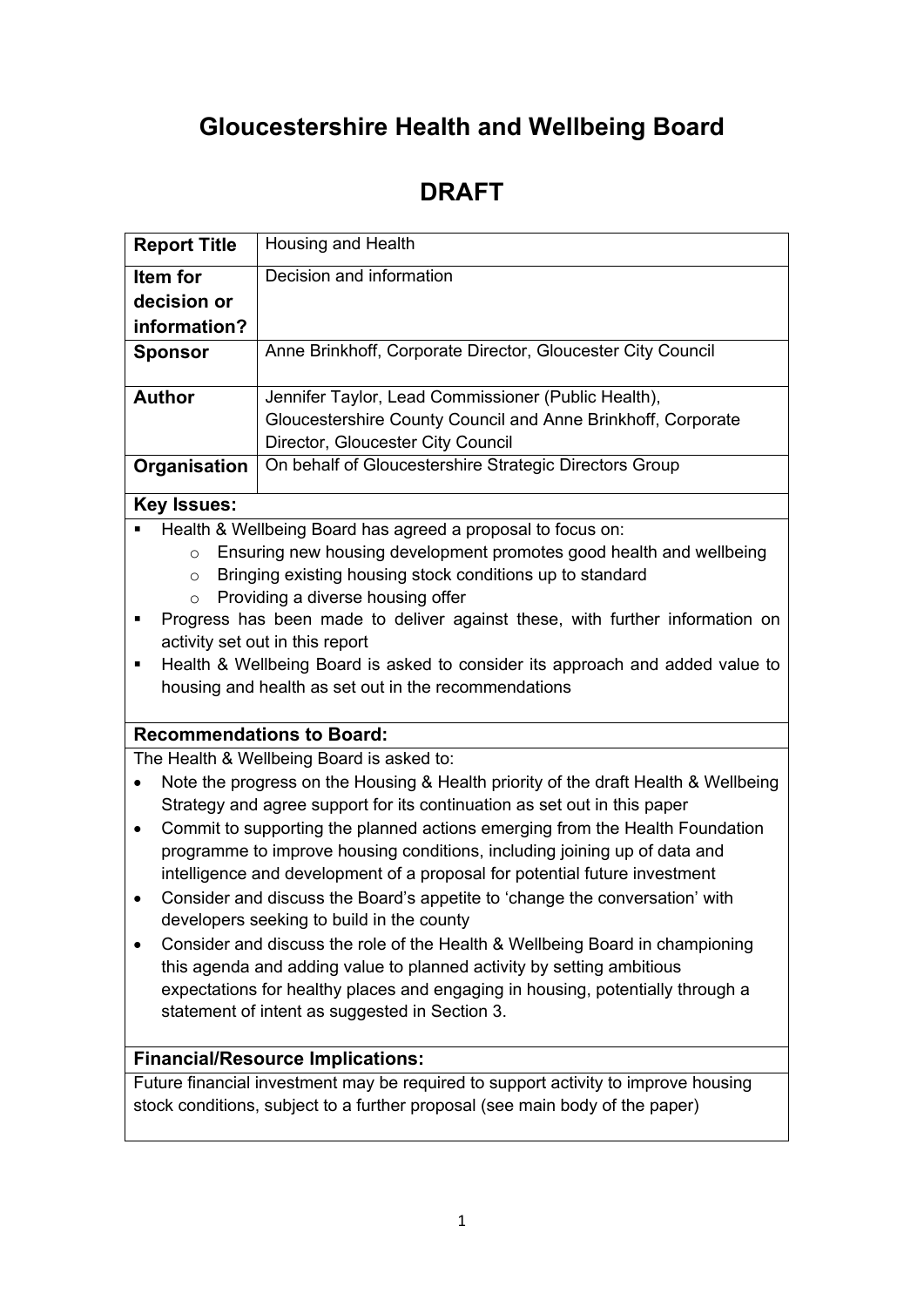### **Housing and Health:**

## **A Report for the Gloucestershire Health and Wellbeing Board**

#### **1. Introduction**

Following prioritisation of housing and health in the draft Gloucestershire Health & Wellbeing Strategy, a proposal was brought to the Health & Wellbeing Board meeting in September 2019 on behalf of the Strategic Directors Group. This sought the Board's approval for a focus on:

- 1. Ensuring new housing development promotes good health and wellbeing
- 2. Bringing existing housing stock conditions up to standard
- 3. Providing a diverse housing offer.

This proposal recognised that there is a great deal of activity already underway and a well established governance structure for the complex housing agenda in Gloucestershire. For example, Gloucestershire partners' innovative decision to pool the Disabled Facilities Grant (DFG) in 2017 has led to a range of activity to address housing and care/health related needs. There is also extensive work underway to improve homelessness pathways, including investment by Ministry of Housing, Communities & Local Government (MHCLG) in Somewhere Safe to Stay hubs and Navigator Team. The Health & Wellbeing Board proposal sought to add value to this existing activity and focus efforts on gaps that exist, rather than to duplicate.

Logic models were produced for the first two areas of focus (attached at Appendix A), with the third described as a longer term aim that links across both of the other two. Health & Wellbeing Board agreed the proposal and delegated responsibility for implementation to the Strategic Directors Group.

#### **2. Progress to date**

Since September 2019, partners have made good progress across the three areas of focus, as summarised in the following paragraphs.

Actions are being delivered within existing budgets.

#### **2.1 New housing development**

A range of actions have been progressed, including:

- The draft **Gloucestershire Health Impact Assessment (HIA) framework** was tested on the draft Stroud Local Plan Review in January 2020. This was a collaborative exercise between Public Health and Stroud District Council planners and the output will inform the next iteration of the Stroud Local Plan, as well as provide learning for the roll out of the HIA framework in other districts
- A **Planning Healthy Places Community of Practice (CoP)** has been established, to bring together practitioners from across the system to share learning and coordinate activity. The first workshop in September 2019 focused on designing age- and dementiafriendly developments and the Building with Nature benchmark. The next event will be hosted by Active Gloucestershire and will involve system mapping of active design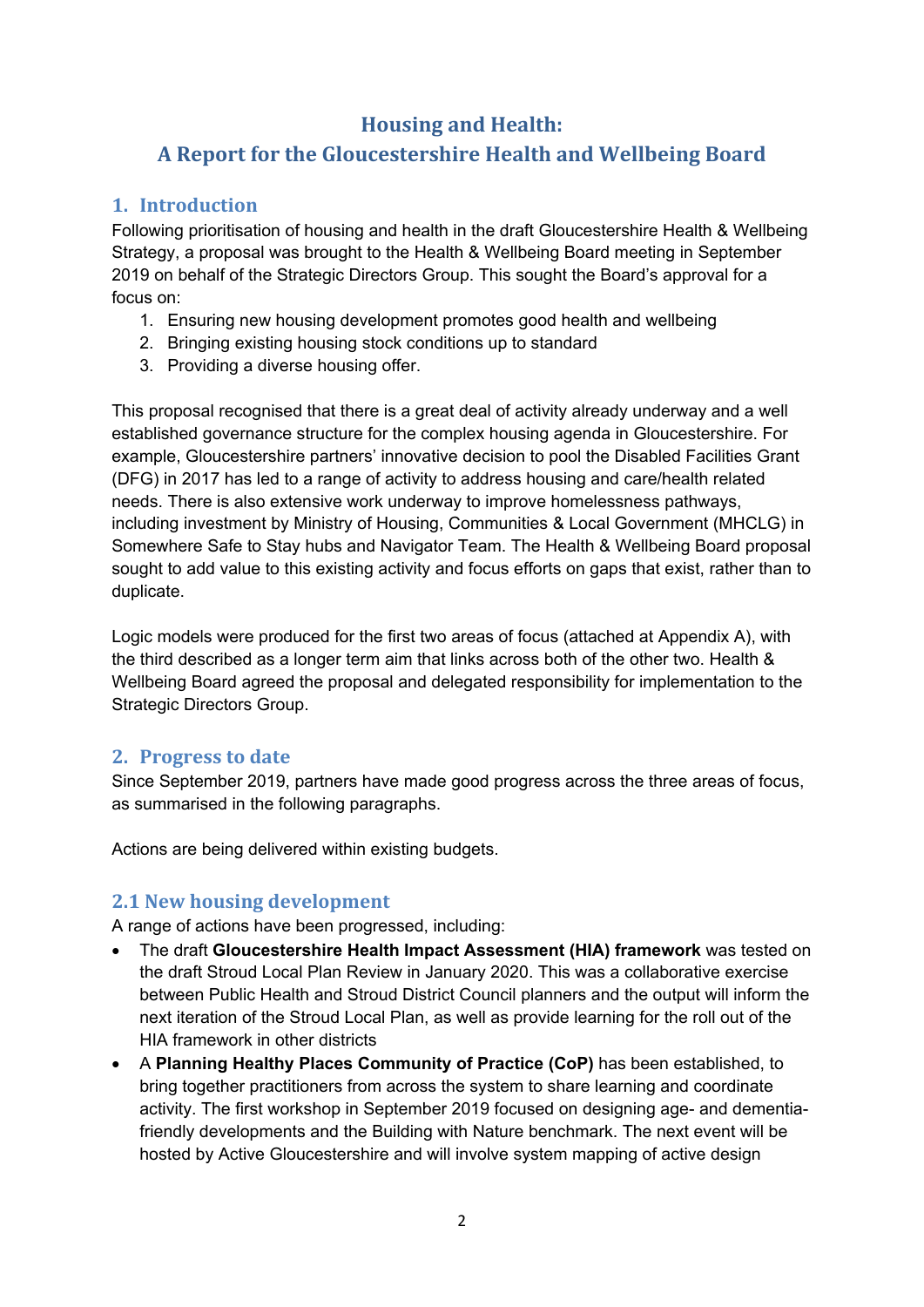- Gloucestershire County Council and Tewkesbury Borough Council hosted a workshop in November 2019 led by the Town & Country Planning Association (TCPA) and University of the West of England (UWE) to explore the use of **health evidence in neighbourhood plans**. TCPA is now producing a national framework for neighbourhood planning groups, based on Gloucestershire's work
- **Ongoing influence of Local Plans**, e.g. the Gloucester City Plan, **and strategic allocations**, e.g. the Cyber Central Supplementary Planning Document (SPD), to ensure that health and wellbeing is embedded throughout. This has included making connections with other relevant agendas, e.g. the emerging Gloucestershire Food Strategy.

We intend to progress with these actions but need to be mindful of the Governments Planning White Paper (Planning for the future) which is currently being consulted on and which proposes a significant reforms of the planning system including planning policy.

#### **2.2 Existing housing stock conditions**

In November, Gloucestershire partners identified an opportunity to engage in a national action research programme that would support this strand of the Health & Wellbeing Board's housing and health priority. Gloucestershire was selected as one of four local authority areas for the wider determinants of health programme led by the Health Foundation, in collaboration with the Design Council, Shared Intelligence and the Leadership Centre.

Gloucestershire's project uses design principles and tools to ensure the existing housing stock in the county is fit for a healthy future.

The project team is made up of:

- Anne Brinkhoff, Corporate Director, Gloucester City Council
- Zoe Clifford, Consultant in Public Health, Gloucestershire County Council
- Maria Hickman, Housing Renewal Manager, Stroud District Council
- Neil Penny, Health & Social Care Commissioning Manager, Gloucestershire County Council & Gloucestershire CCG
- Paul Stephenson, Chief Executive, Cheltenham Borough Homes
- Jennifer Taylor, Lead Commissioner (Public Health), Gloucestershire County Council
- Yvonne Welsh, Community Wellbeing (Private Sector Housing) Team Leader, Gloucester City Council

The collaborating partners undertook a small amount of ethnographic research with residents in Gloucester and Cheltenham, the findings of which informed the project team's action research at two facilitated workshops during January and February. These workshops enabled the team to define the actions needed to address this strand.

The project team has focused on addressing excess cold and damp as a key determinant of physical and mental health. It has recognised that there are already interventions in place, e.g. the Warm & Well service, but that to achieve a step change in improvement, partners would need to better understand where our efforts could have their greatest impact, e.g. in owner occupied properties or by engaging differently with tenants.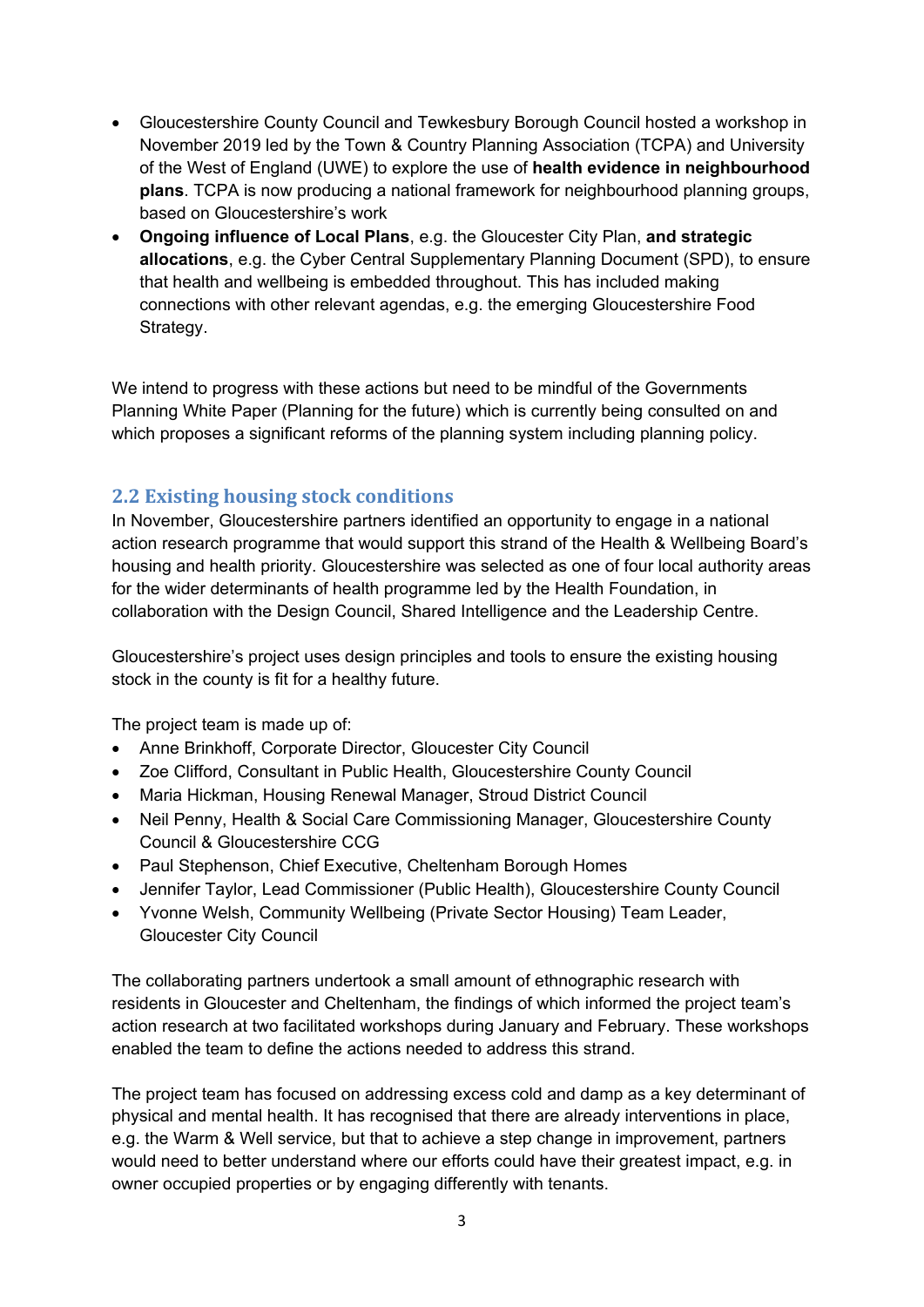As a result of the project, a number of workstreams are now in development:

- Joining together data and insight, including:
	- o Collaboration to **join up health, social care and housing data** and use this more proactively to target intervention and utilise a wider range of levers for change
	- o The possibility of **commissioning a housing conditions survey**. It has been ten years since the last survey and this project has identified a need for improved intelligence to support better targeting of interventions. However, this requires significant investment and the project team is keen to explore options to ensure any survey adds value to existing data and intelligence
	- o Gloucester City Council is **piloting a 'journaling' approach** to better understand the qualitative impact of cold and damp on the health and wellbeing of residents. This should allow officers to consider not only enforcement options and interventions but also strengths-based and community approaches
- **Leadership development across the strategic partnerships** involved in housing, to ensure an aligned and ambitious approach to housing and health, through an initial workshop on 13th March
- **Building links between housing and health**, e.g. through Gloucester Integrated Locality Partnership (ILP), which has prioritised respiratory disease, and alignment with the Community Wellbeing teams and social prescribing link workers, to improve referrals to help with housing conditions and the development of creative solutions.

This action has stalled over the last six months as partners have focused on response and recovery of the Covid pandemic; however it is envisaged that activities will re-commence in the autumn.

#### **2.3 A diverse housing offer**

In the initial proposal to the Health & Wellbeing Board, the provision of a diverse housing offer was described as a longer term aim, which cuts across both new and existing housing stock and neighbourhoods. However, there is activity taking place, particularly under the Better Care Fund Housing, Health and Care initiatives, which contribute to the overall aim of a diverse housing offer.

This current activity includes:

- **Homeshare** homesharing enables an older person to share their house with a younger person in return for ten hours of support a week. This helps the older person remain in their own home and also reduces loneliness and isolation for both parties. A Homeshare scheme has been set up in Gloucestershire, run by Age UK with support from the CCG
- **Park Homes Improvement Programme** since April 2019, contractors have been appointed to work in the county and offer insulation to park home residents. As well as a reduction of up to 50% in heating bills, the improvements are expected to reduce damp and condensation, improve the appearance of the property and reduce the carbon footprint
- **Frailty Housing Officer** this post has been in place for over a year and has delivered positive outcomes, e.g. a woman who worked with the officer following a stroke and was supported out of residential care, in to extra care housing giving her greater independence.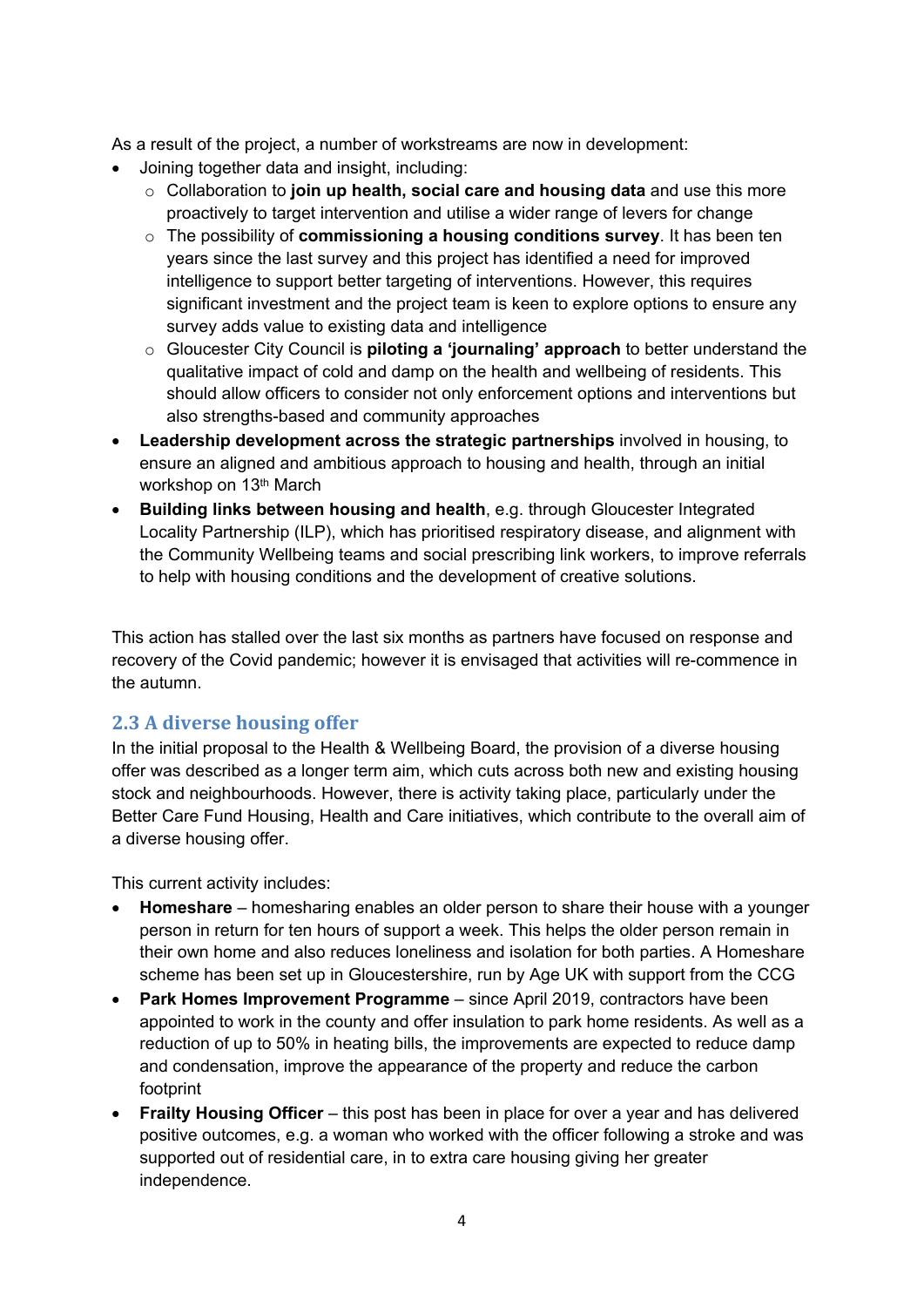#### **3. Next Steps and Health & Wellbeing Board Role**

Following the agreement by the Board of the three strands of the housing and health priority, further work has been taking place to better define the action needed, as set out in this paper. This work has identified a number of next steps, which will continue to be developed into clear actions and milestones by partners, reporting to the Strategic Directors group.

However, as a Health & Wellbeing Strategy priority, the Board has a leadership role in this that champions the agenda, adds value to planned activity and collaborates to unlock barriers.

Given the wide range of activity already underway, it is suggested that the Health & Wellbeing Board makes a clear statement of intent for healthier housing stock and neighbourhoods – both new and existing – and uses its considerable collective influence to effect change where this requires additional action. There is a direct link between the quality of housing and health inequality. The recent experience of a national lockdown has emphasized the health inequalities brought about by the type and quality of accommodation people live in.

For example, a key priority identified through the work to date – and referred to at the September 2019 Health & Wellbeing Board meeting – is the engagement of developers in delivering on aspirations for healthier places. This could build on the Barriers to Development project led by the GFirst Construction & Infrastructure business group but would require a position to be taken by the Board on its appetite to engage differently. Similarly, the Board could consider how the Integrated Care System's place based approach can support this agenda, e.g. through Integrated Locality Partnership discussions.

The Health & Wellbeing Board may also wish to consider its role in supporting a step change in action to improve existing housing stock conditions. In particular, this might include helping to 'unlock' potential barriers to joining up data and intelligence and consideration of future proposals for investment in a housing conditions survey or alternative approach.

It is proposed to delegate oversight of this priority to the Strategic Housing Partnership which includes Strategic Directors from each of the six Districts, the lead Commissioners from Health and Adult Social Care, representatives from the RP sector and lead professionals for core housing disciplines. Terms of Reference are attached to this report.

#### **4. Recommendations**

The Health & Wellbeing Board is asked to:

- Note the progress on the Housing & Health priority of the draft Health & Wellbeing Strategy and agree support for its continuation as set out in this paper
- Commit to supporting the planned actions emerging from the Health Foundation programme to improve housing conditions, including joining up of data and intelligence and development of a proposal for potential future investment
- Consider and discuss the Board's appetite to 'change the conversation' with developers seeking to build in the county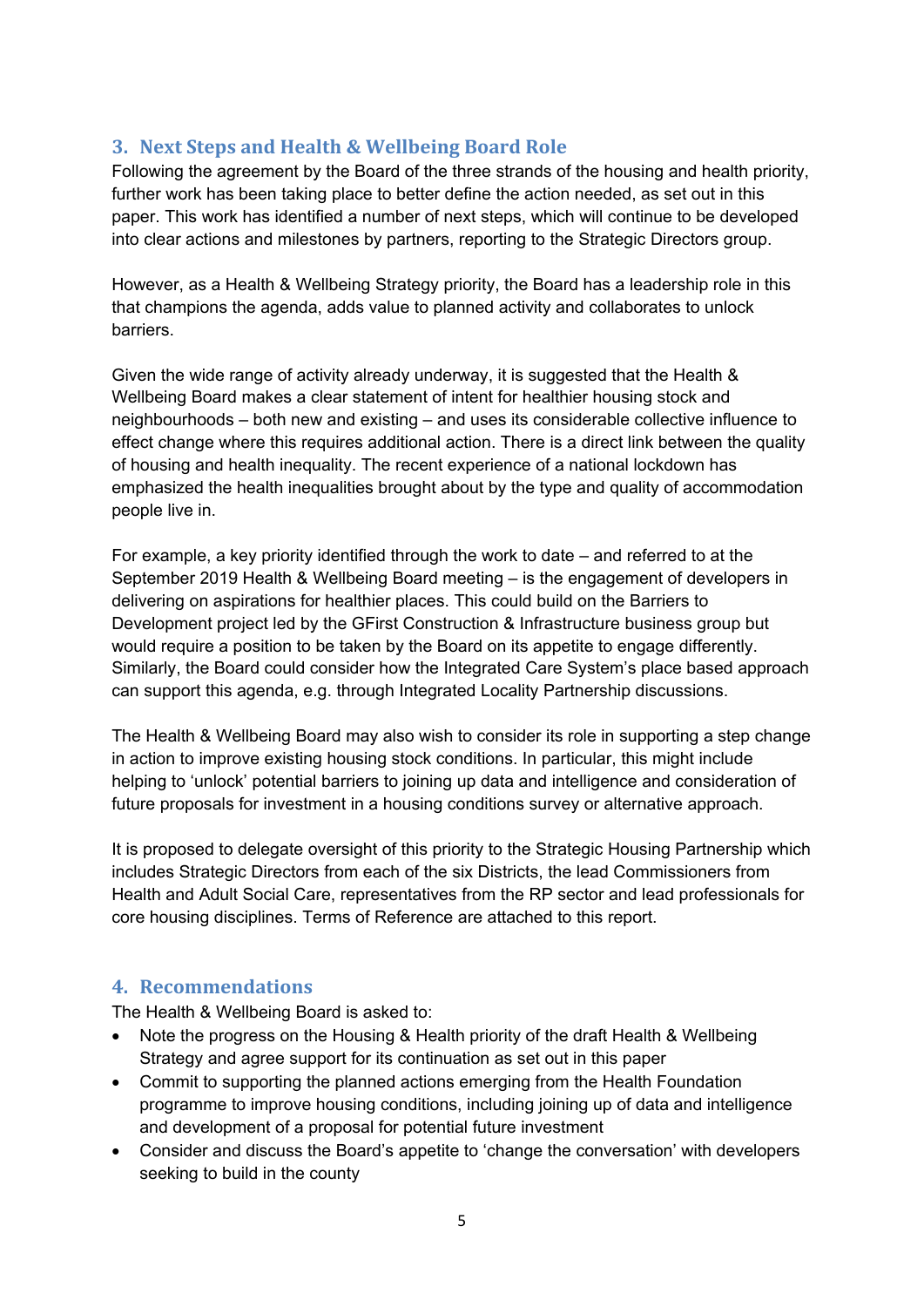Consider and discuss the role of the Health & Wellbeing Board in championing this agenda and adding value to planned activity by setting ambitious expectations for healthy places and engaging in housing, potentially through a statement of intent as suggested in Section 3.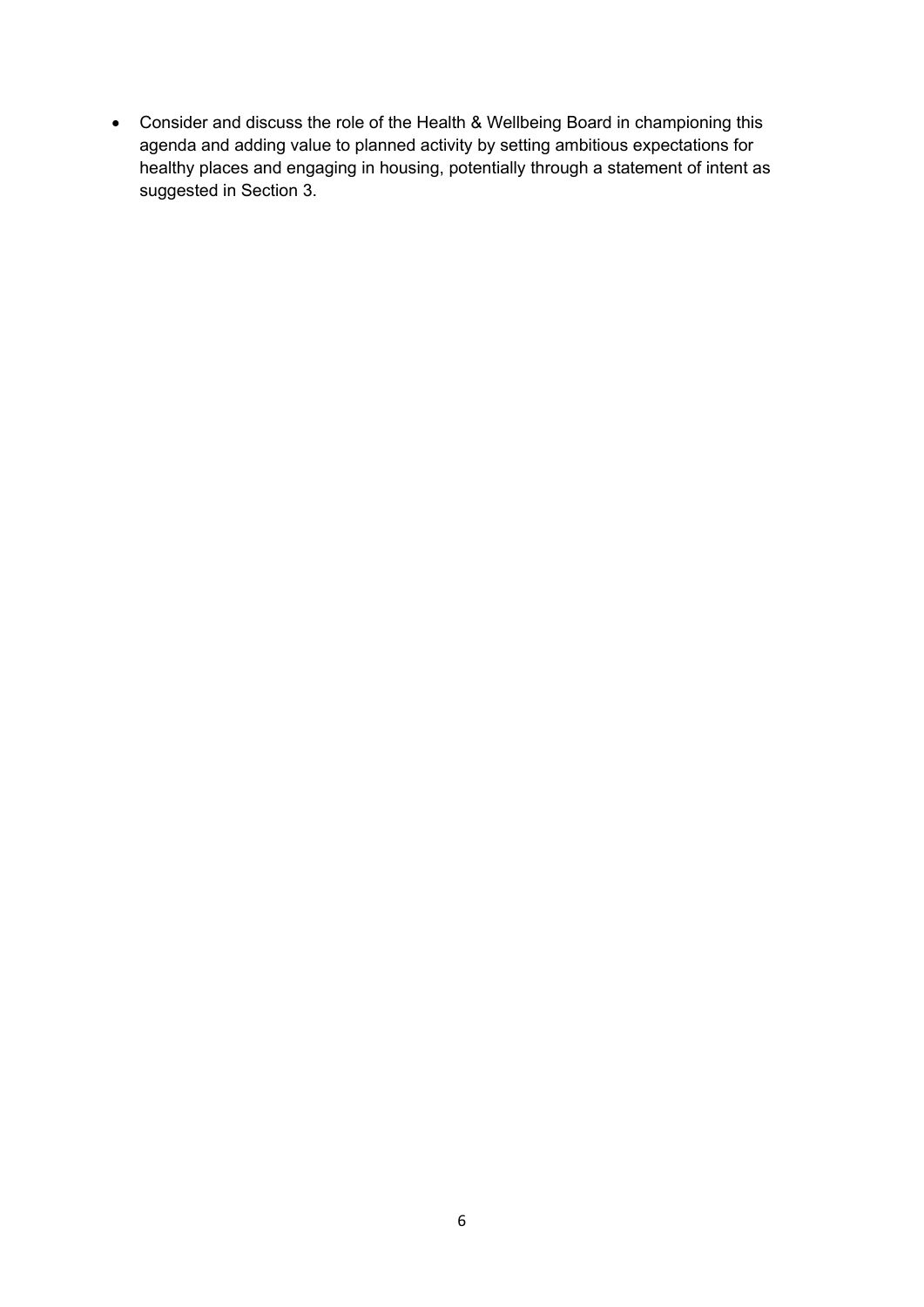#### **Appendix A – Logic Models**

Vision and ambition: We want to ensure health and wellbeing are promoted through improvements in the quality, availability, affordability, suitability and **sustainability of current and future homes and neighbourhoods**

| <b>Objectives</b>                                                                                                                                                                                                                                                                                                                                                                                                                                              | <b>Inputs</b><br>Personnel                                                                                                    | <b>Activities</b> (in the system,<br>organisations, ILPs, CPGs,<br>communities))                                                                                                                           | <b>Outputs</b><br>(deliverables)                                                                                                                              | <b>Outcomes (results)</b>                                                                                                                                                                                                                                             | Impact                                                                                        |
|----------------------------------------------------------------------------------------------------------------------------------------------------------------------------------------------------------------------------------------------------------------------------------------------------------------------------------------------------------------------------------------------------------------------------------------------------------------|-------------------------------------------------------------------------------------------------------------------------------|------------------------------------------------------------------------------------------------------------------------------------------------------------------------------------------------------------|---------------------------------------------------------------------------------------------------------------------------------------------------------------|-----------------------------------------------------------------------------------------------------------------------------------------------------------------------------------------------------------------------------------------------------------------------|-----------------------------------------------------------------------------------------------|
| Make sure that existing<br>housing stock in the<br>county is of a standard<br>that does not negatively<br>impact on people's<br>Care Fund,<br>health. In particular this<br>relates to the<br>Budgets)<br>improvement of energy<br>efficiency, the reduction<br>Equipment<br>of health & safety<br>hazards, the reduction<br>assistive<br>of overcrowding and the<br>right adaptations and<br>provision of adaptive<br>technologies for<br>households in need. | (Commissioners,<br>Market Providers,<br>in-house teams)<br>Funding (Better<br>Commissioning<br>(adaptations,<br>technologies) | Improve the joining up of<br>data and intelligence to<br>better inform targeting and<br>decision making. This may<br>include commissioning a<br>robust private sector<br>housing stock condition<br>survey | Data and analysis to<br>understand stock condition<br>and variations across the<br>County. Identified<br>priorities for investment<br>and resource allocation | Safer homes with fewer<br>risks of falls. Reduced<br>hospital admissions.<br>Reduced delays in hospital<br>discharge. Increased<br>independent living<br>Reduced overcrowding.<br>Improvement in<br>educational attainments,<br>family relationships and<br>community | Better health and<br>wellbeing across<br>communities<br><b>Reduced health</b><br>inequalities |
|                                                                                                                                                                                                                                                                                                                                                                                                                                                                |                                                                                                                               | Maintain and scale up the<br>Warm and Well Partnership                                                                                                                                                     | Provision of energy advice.<br>Home improvements<br>Increased public awareness<br>around energy issues                                                        | Warmer, more energy efficient<br>homes<br>Reduced fuel poverty<br>Cohesion                                                                                                                                                                                            |                                                                                               |

#### **Enablers**

H&WB influence and leadership Warm and Well Partnership and activity Private Sector Housing Officer Group